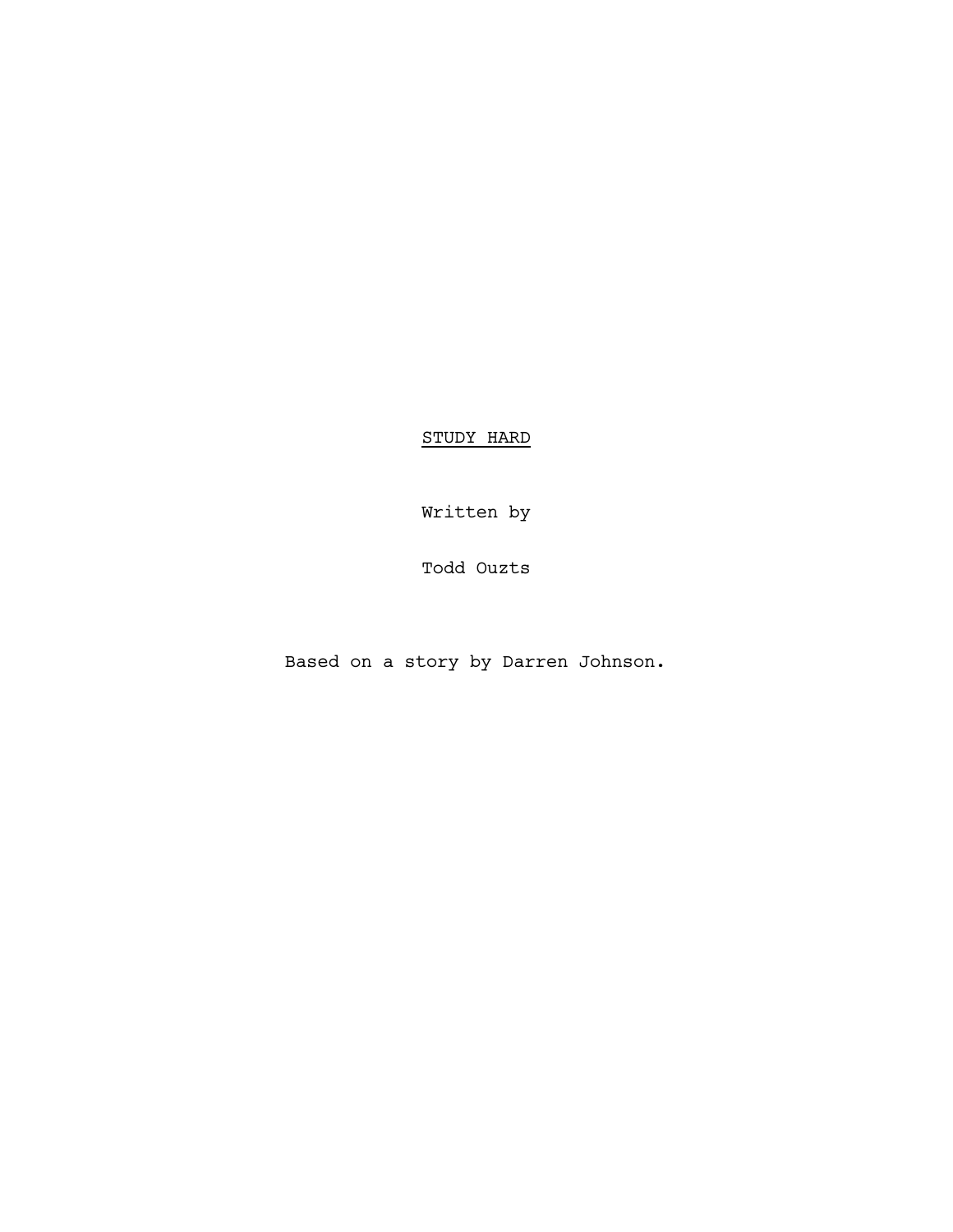#### 1 INT. DARREN'S ROOM - DAY 1

Cue "Seasons in the Sun" by Terry Jacks.

We crawl up a poster of a young woman wearing a crop top. Her wet T-shirt reminds us to "STUDY HARD."

We zoom out from a wall of photos. A wall of empty Coors Light cans behind a keg. A muscle car. His girlfriend (LISA) with 80s hair.

DARREN, a sophomore at UCSB, is sitting at his desk writing a letter to his parents in King City.

> DARREN (VO while writing)

Dear Mom and Dad,

We zoom out to see BART, Darren's African Grey parrot, standing on the desk. BART is chewing on a pen, awaiting further instructions.

## DARREN (VO while writing)

I'm writing this on a Friday. I hope you are doing well. Things are going OK here. My classes are getting pretty tough though.

My friend Todd is an amateur filmmaker, so we're going to shoot one of my short stories this weekend. I don't know how it will go because none of us have any acting experience. But it should be fun.

My Creative Writing teacher says to "write what you know." So some friends are coming over tonight to study. Which reminds me, I could really use another \$40 for books if you could send a check when Dad gets paid. Thanks! Anyway...

DISSOLVE TO: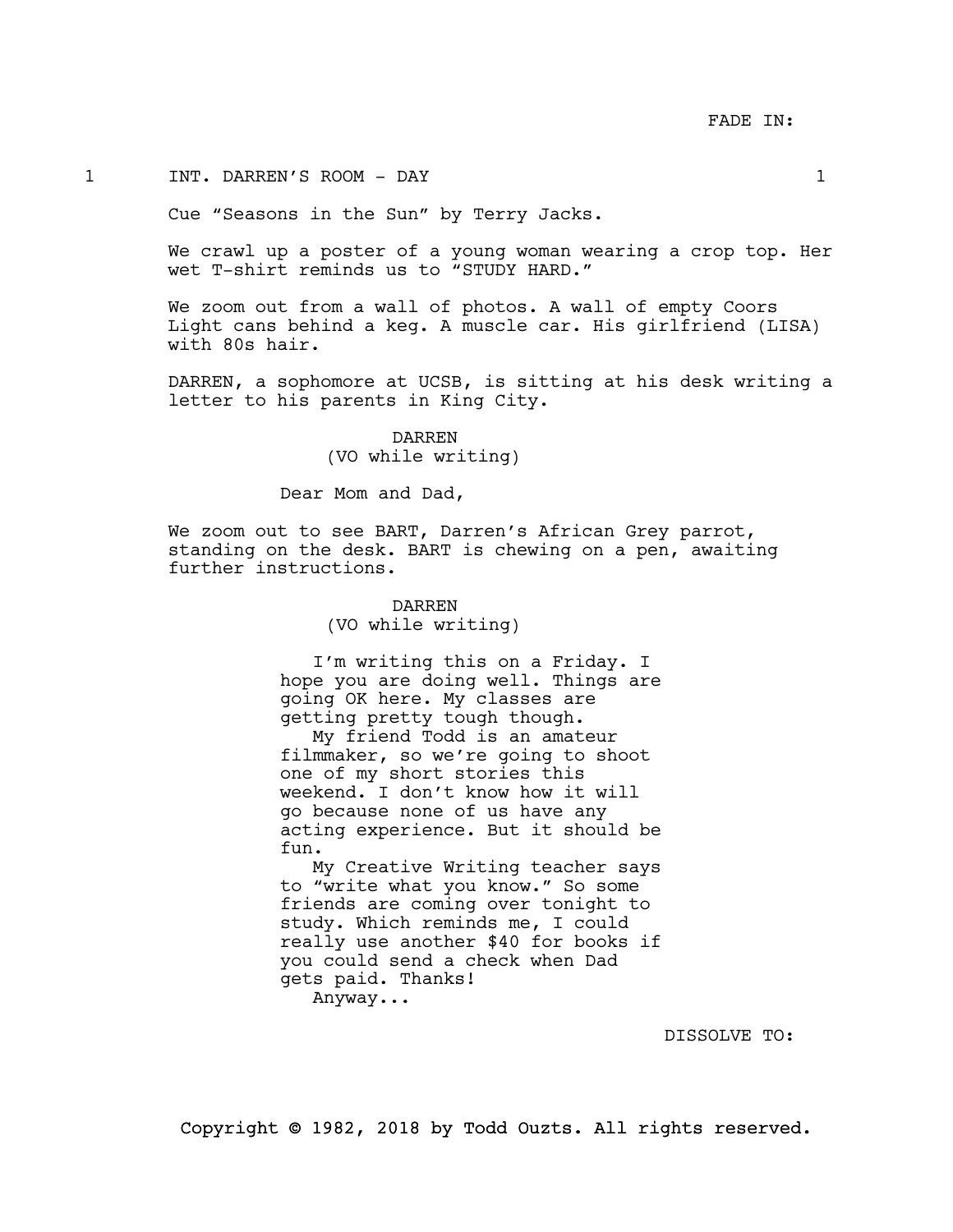2 EXT. HOUSE, DRIVEWAY - DAY 2

Cue "Slow Ride" by Foghat.

A loud, dark muscle car pulls into the driveway. DARREN dismounts and walks around the front of the car. TONY struggles to pull a full keg out of the back seat.

# TONY

It's stuck!

3 EXT. HOUSE - DAY 3

We track around some bushes to see DARREN assisting TONY with the keg.

4 EXT. HOUSE, FRONT PORCH - DAY 4

We pan up as the front door bursts open. SCHNOID is standing there, wearing sunglasses and a cap made out of six-pack cardboard. The cap says, "69th Miller Patrol."

> **SCHNOTD** (Eagerly) All right. Let's party til we puke!

5 INT. LIVING ROOM - DAY 5

DARREN and TONY struggle to drop the keg into an iced rubber trash bin.

Ed is lying flat on the living room floor, draining a beer. The empty bottle rolls out of his hand onto the dirty carpet.

> ED I'm so drunk, my teeth itch.

JB enters the room holding a full beer mug. He flops into a bean bag chair and sloshes the beer all over himself.

> DARREN (Cackling)

JB (Embarrassed) Someone turn on The Flintstones. I want to be entertained.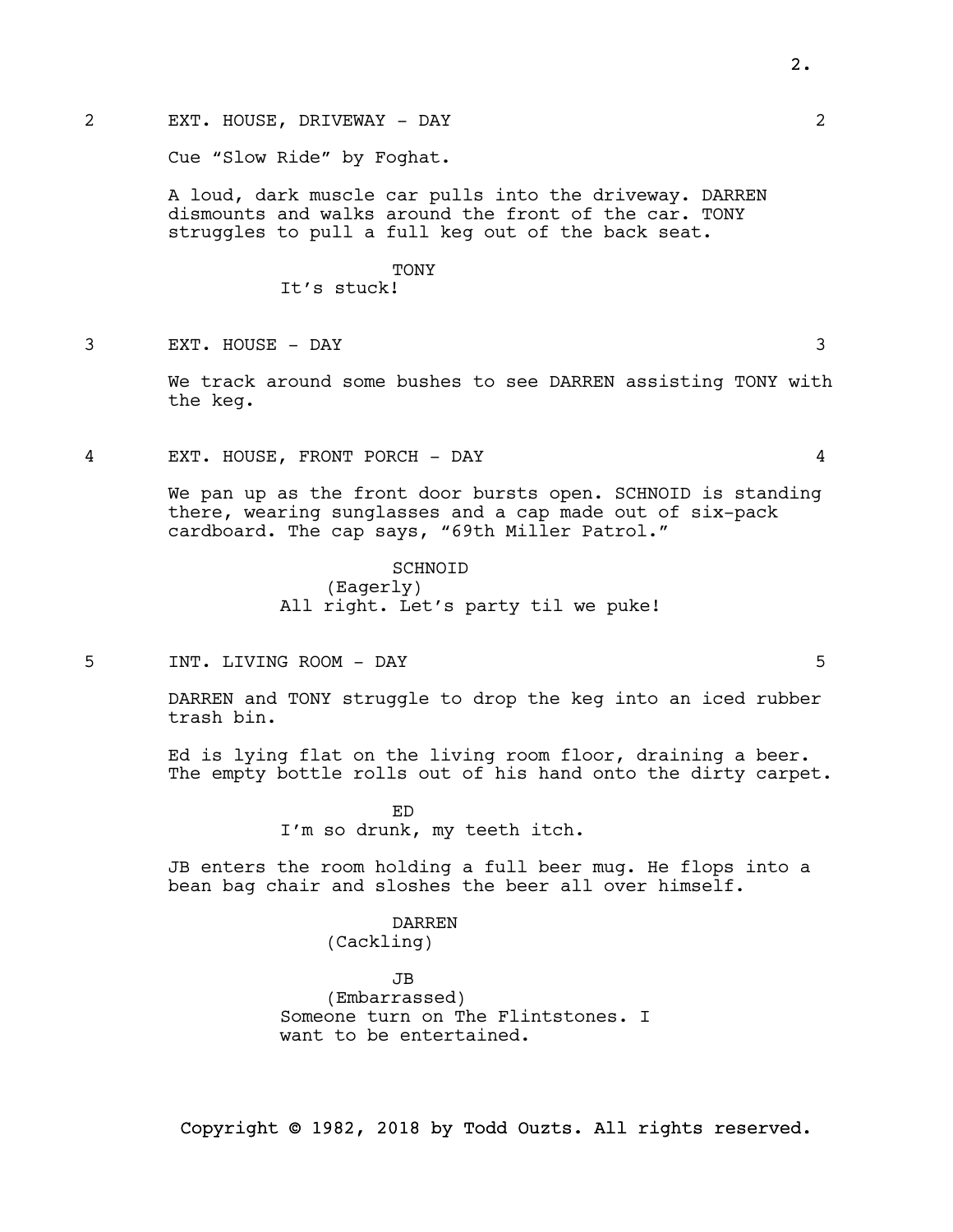WIPE TO:

6 INT. KITCHEN - DAY 6

Cue "(I Can't Get No) Satisfaction" by The Rolling Stones.

SCHNOID, ED, TONY, JB and DARREN are playing quarters at the kitchen table.

> DARREN (Drunkenly) You know, someday the whole world's gonna be like California.

TONY (Bobbing) Whoa, gnarly.

JB (Awkwardly, to DARREN) Bitchin'.

DARREN (Slurring) You're gonna a whole world, tanned and dieting blonde surfer boys, buxom beach bunnies.

ED Buxom beach bunnies?

TONY (To ED) You know what bunnies do best, don'tcha?

ED (To TONY) Eat carrots?

DARREN World where everyone and his dog knowhowda play frisbee.

TONY (Bobbing) Tubular.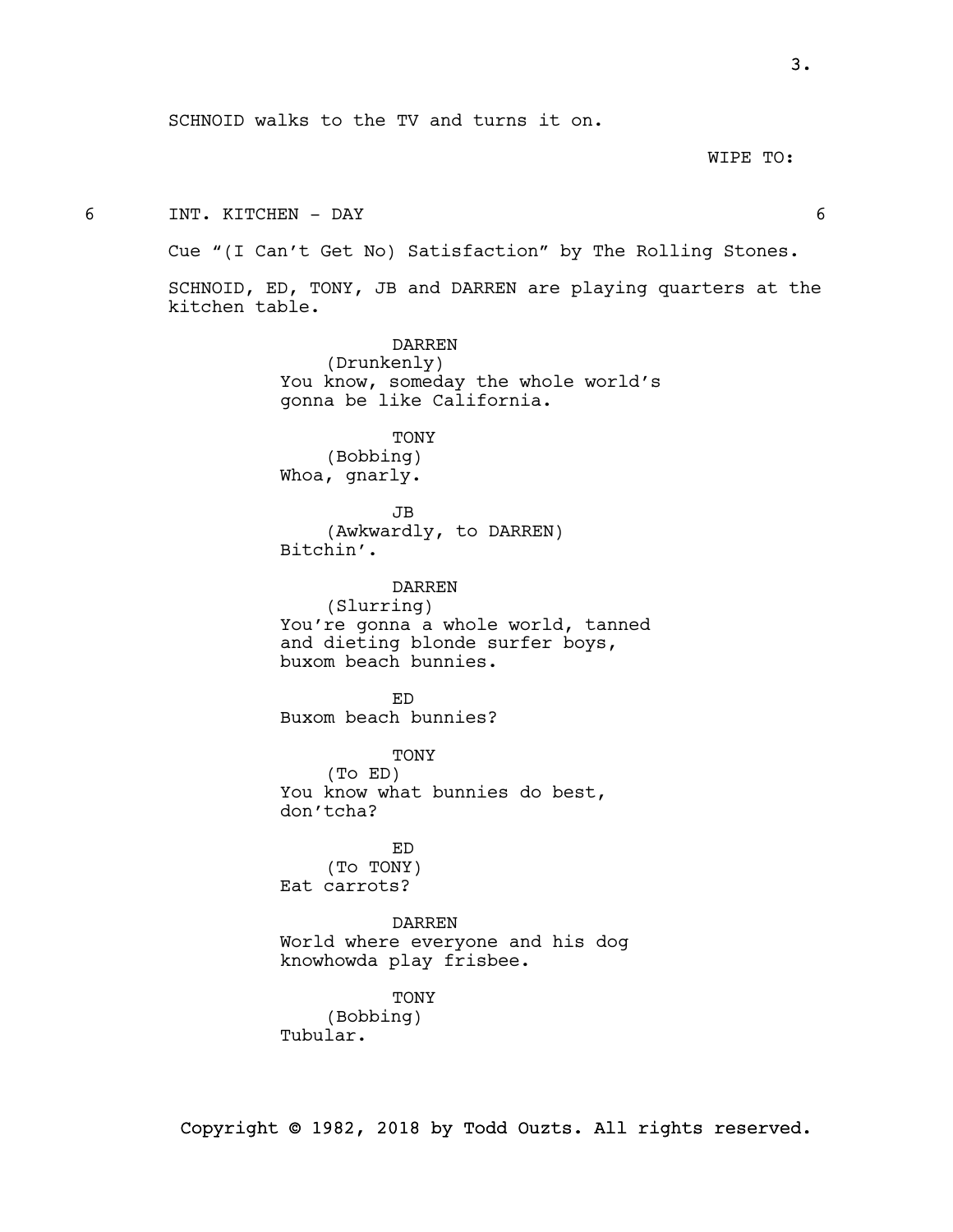ED

(Pointing, scholarly) There's only two seasons in California: Night and day.

DARREN (Snarkastically) Wow Ed, that's really profound.

ED

Thank you.

DARREN bounces a quarter in a cup and points to SCHNOID.

SCHNOID (Standing) I gotta go bleed my lizard.

TONY (Derisively) Go bleed your lizard, Schnoid.

SCHNOID (Saluting TONY) 10-4, Rubber Duck.

SCHNOID leaves the kitchen and the boys resume the game. JB looks depressed and introspective.

> JB (To DARREN) Why are we here?

> > DARREN

What?

JB Why are we here?

TONY (To JB) To drink beer, ya big buffoon!

JB snickers and feigns splashing his beer mug on TONY.

JB (To DARREN) No, I mean, why are we born only to suffer and die?

ED (To JB) Good question.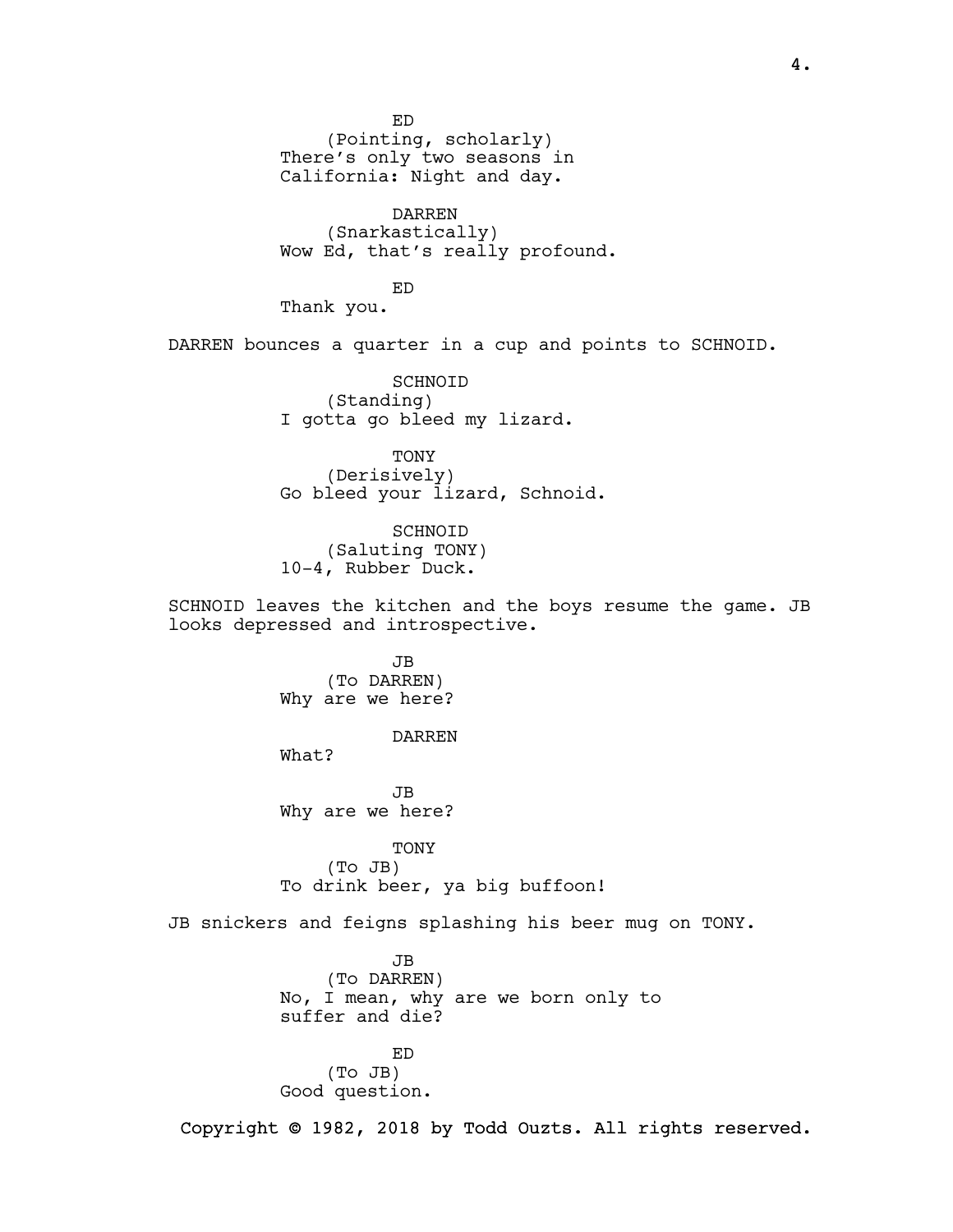TONY (To ED) You would think so. DARREN (To JB) What brought this on? JB Well last night I dreamed I saw a big Irish Setter in a cardboard box full of chicken soup. ED (Pointing at JB) How do you know it was chicken soup? TONY (To Ed) What does it matter, Ed? ED (To TONY) Hey, it could be important! TONY (Bobbing) You infernal spunk-wad. JB (To DARREN) Well anyway this dog was playing around in the soup and then it stood up and barked at me. JB and TONY both take a swig of beer. JB And then it got outta the box and peed right in my face.

TONY does a spit take all over the table while the others erupt into laughter.

> DARREN (To JB) That's like there's some heavy symbolism there.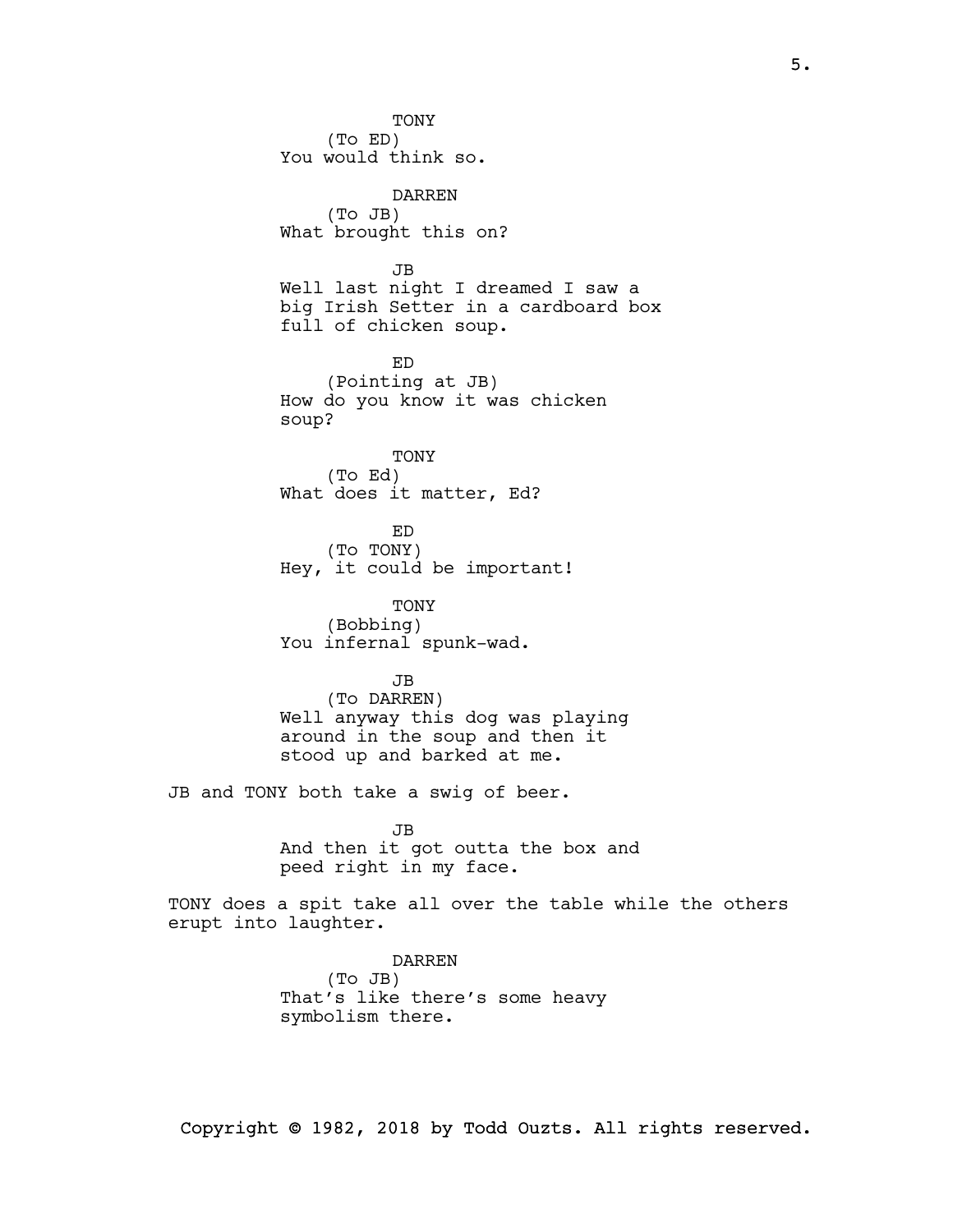ED (Pointing at JB) Maybe it means you're pissing your life away. TONY (Turning to JB) Nah, it means life's pissing on him, right in the face. JB (Ashamed) Sure was depressing, that's fer sure. SCHNOID returns after eavesdropping. SCHNOID (Lisping impishly) Hey, JB. When life gives you lemons, make orange juice. 7 EXT. HOUSE, FRONT PORCH - NIGHT Cue "Tube Snake Boogie" by ZZ Top. Two partiers arrive and pound on the front door. GUY #1 Hey, open up! GUY #2 Hey, we know there's a party in there! SCHNOID opens the door. SCHNOID Hey! GUY #1 Schnoid! How's it goin'? SCHNOID (Excitedly) Hey man, let's do the boogie-

woogie.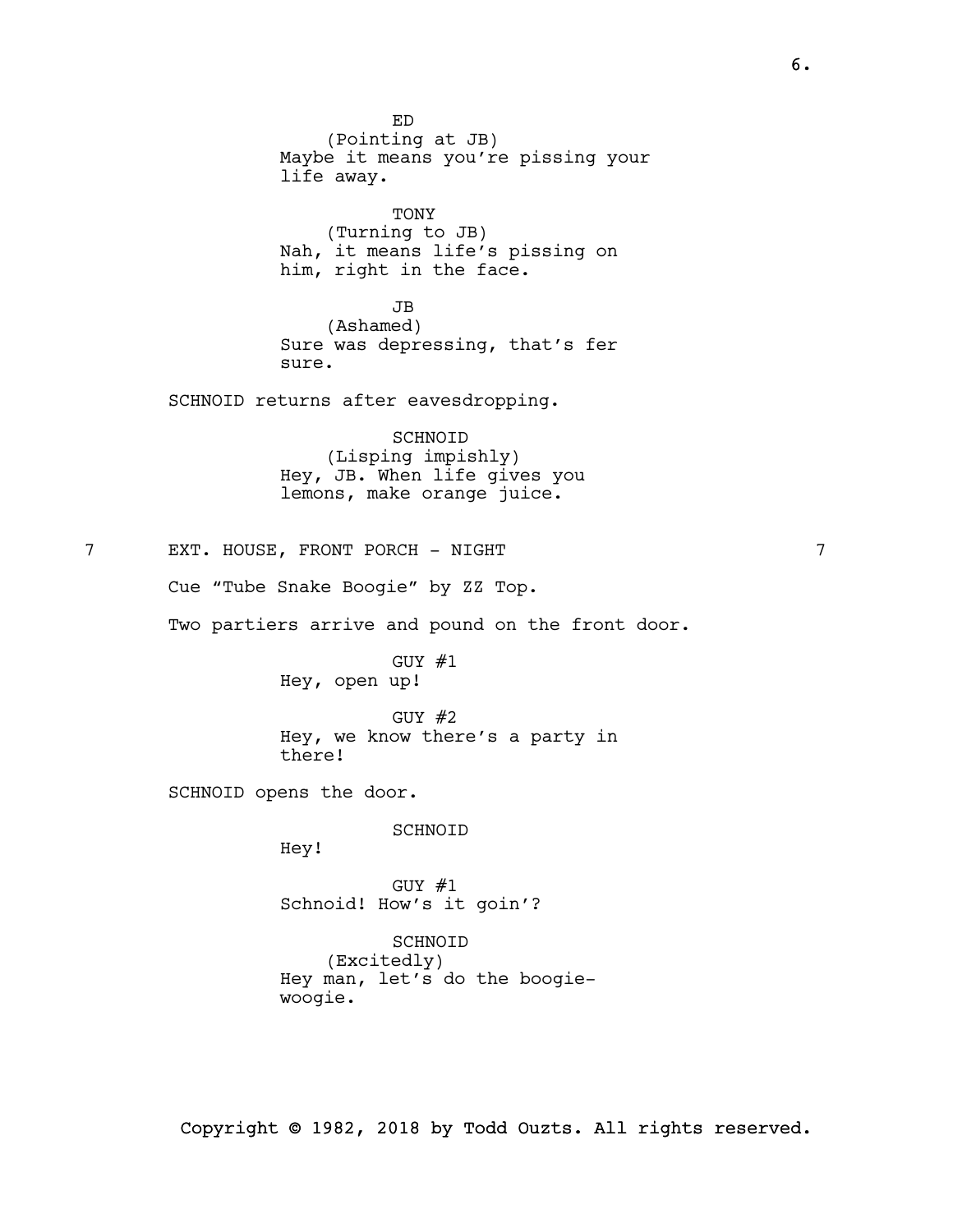## 8 INT. KITCHEN – NIGHT 8

We zoom out on a bottle of 190-Proof Everclear. DARREN unscrews the cap and dumps it into a large water dispenser tank which was already mostly full, while TONY looks on.

> TONY Jeez. Don't you think that's enough?!

DARREN (Mumbling) I dunno. Let's find out. Hold on.

TONY (Picking his nose) Can't you get brain damage, drinking that stuff?

DARREN (Wryly) Now why should that bother you?

TONY (Shrugging) I don't know...

DARREN Gotta shake this.

DARREN hands TONY the heavy tank and they start to shake it. But they're already too drunk to coordinate.

> DARREN Hey, come on.

TONY Here, try this shit.

TONY helps hoist the tank so DARREN can take a swig. DARREN loses his balance but TONY rights the ship.

TONY

I gotcha.

DARREN (Officiously) Could use just a tad... more... vodka.

DARREN deftly spins the cap off a vodka bottle and empties it into the tank.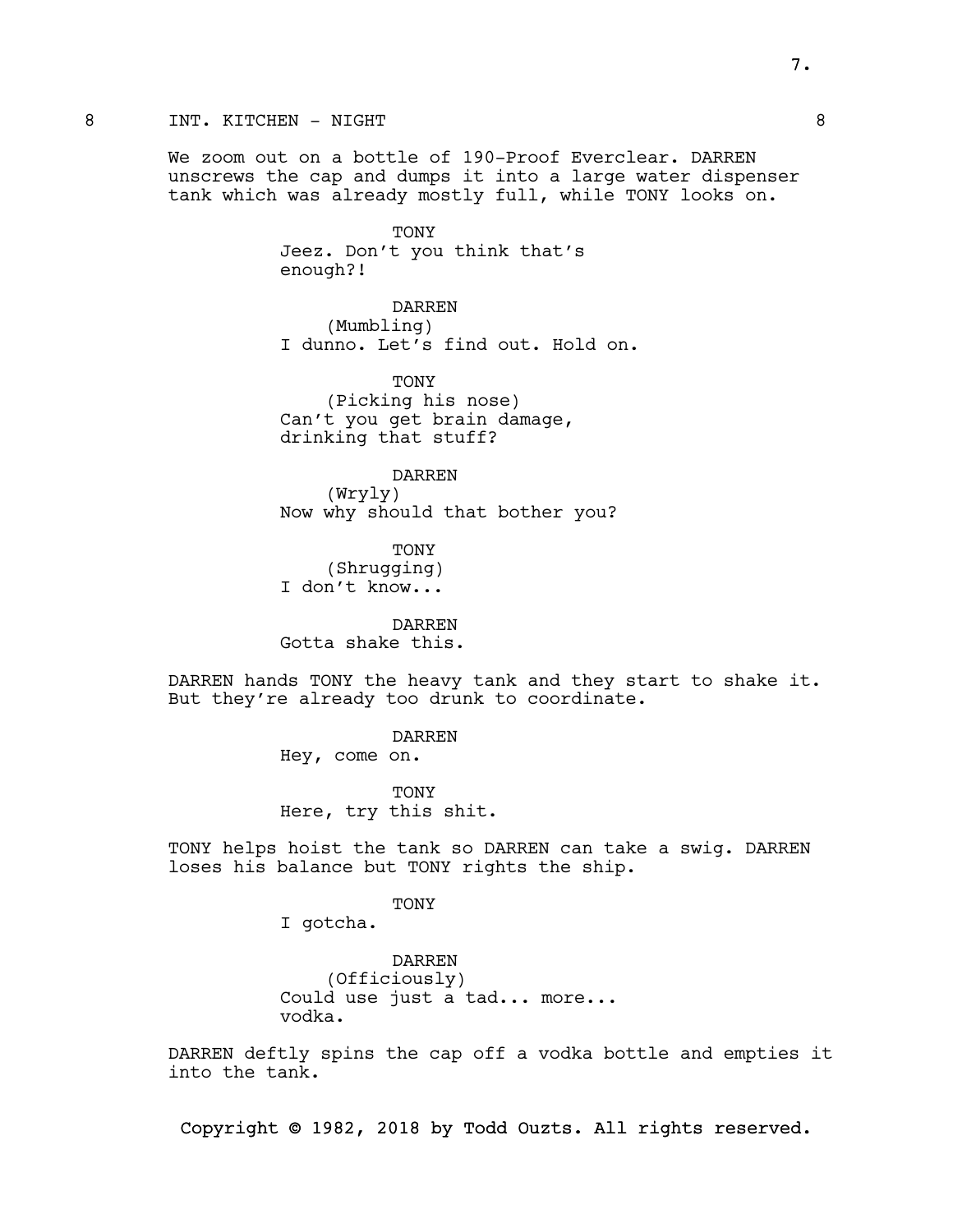**TONY** (Chuckling, then serious) Whoa.

DARREN (Giddily) Let's go.

DARREN lifts the tank up and they give it another good sloshing.

9 INT. LIVING ROOM - NIGHT 9

TONY turns the tank upside-down into the water dispenser as a few more partiers cheer.

CUT TO:

10 INT. LIVING ROOM - NIGHT 10

Someone pops a new cassette tape into the stereo. It's labeled "Fear."

Cue "Seasons in the Sun" by Me First and The Gimme Gimmes.

11 INT. LIVING ROOM - NIGHT 11 21

GUY #1, DARREN and TONY are standing in the kitchen doorway. DARREN is manning the keg, wearing mirrored sunglasses. GUY #1 leaves after getting a refill.

> GUY #2 (OS) Look at Tony's eyes...

ROCHELLE, a cute blonde girl, steps up in line and DARREN gives her a thorough once-over while filling her cup.

> DARREN (Sincerely) You know, I'd really like to have sex with you.

ROCHELLE (Patting DARREN's cheek) I know. But you can't. Too bad.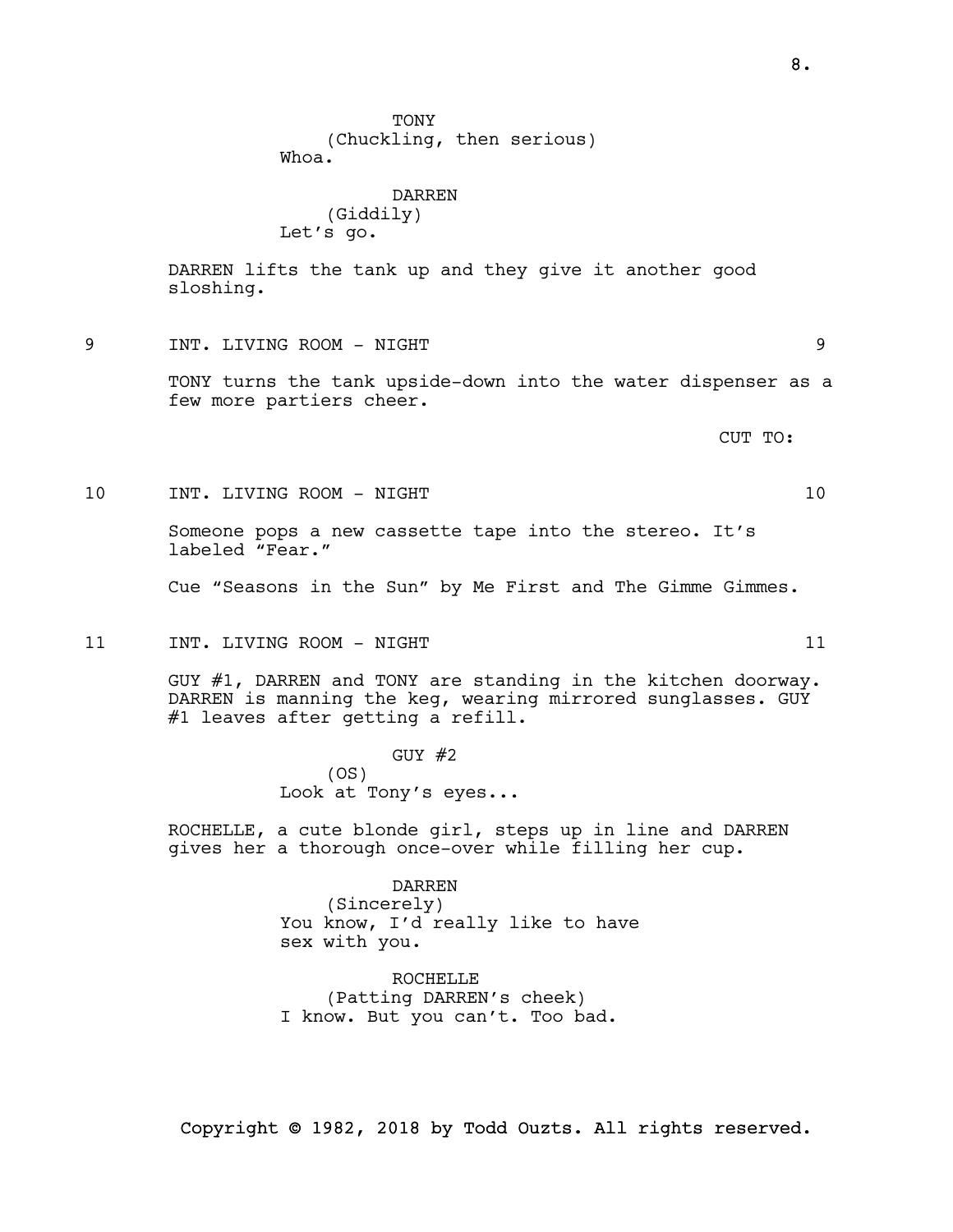### 12 INT. DARREN'S ROOM - NIGHT 12 12

ED is on his back with his head inside BART's cage. The poor parrot is pinned up in the top of the cage, squawking at the rude intruder.

> ED Hey, birdie-birdie. Heeeeey. Come here.

13 INT. LIVING ROOM - NIGHT 13 13

DARREN is still leaning against the doorway with his wingman TONY.

> TONY (bobbing and weaving) We need some drugs.

DARREN (Shaking his head) We don' need nanny drugs, man.

DARREN slumps to a seat.

DARREN We can barely fuckin' walk.

SCHNOID enters from the kitchen for a refill.

DARREN Schnoooiiid! Grabbabeer.

TONY Schnoid, got any drugs?

SCHNOID (Shaking his head) No, no drugs.

DARREN (To TONY) Here, hassome more.

DARREN pulls the keg hose up to TONY's mouth and TONY takes a swig. DARREN then pulls the hose toward SCHNOID and sprays his crotch with beer.

> DARREN (To SCHNOID) Hereyago, Schnoid.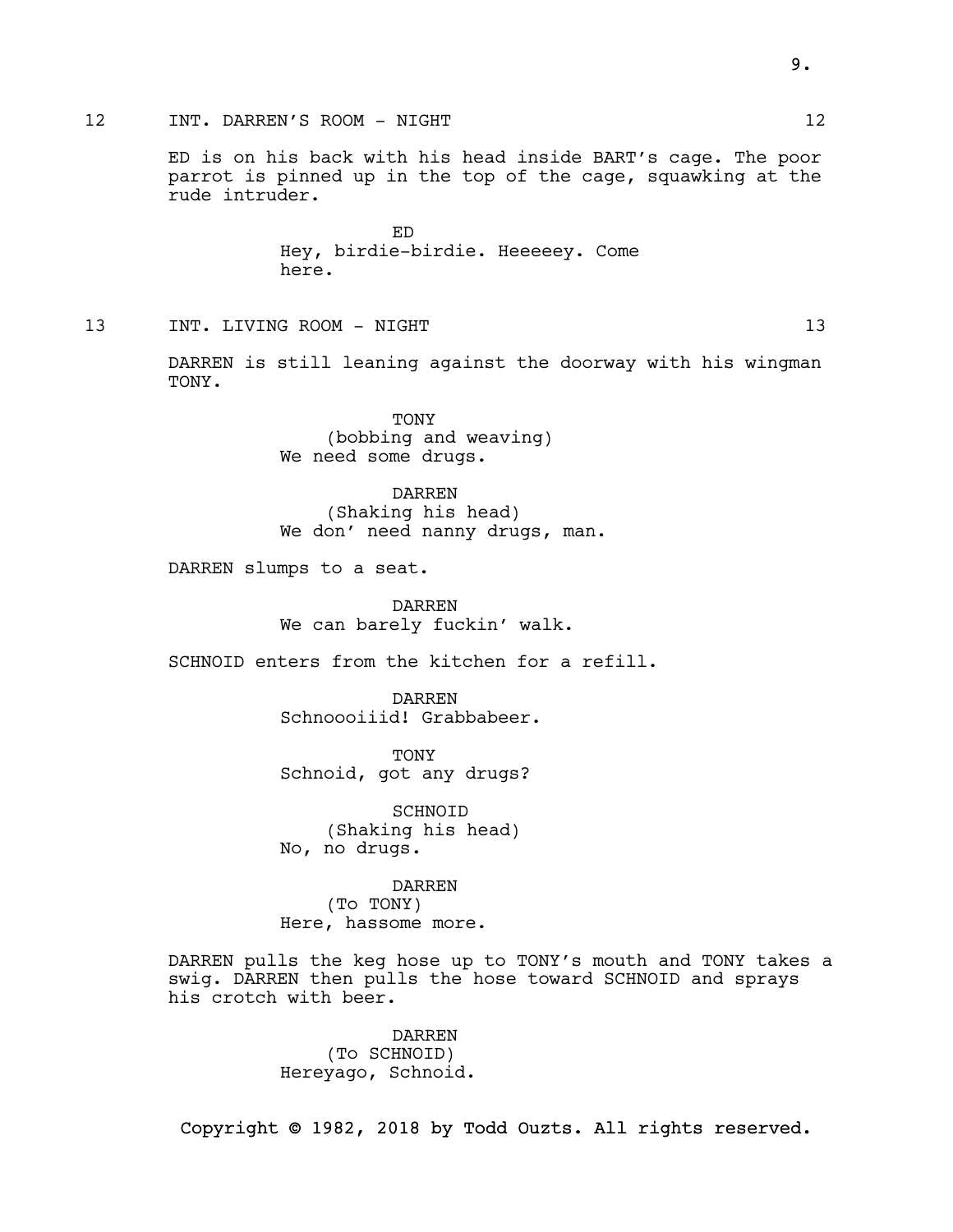The party is in full swing now, with nine people chatting in the living room.

#### 15 INT. TIM'S ROOM - NIGHT 15

JB is passed out on the floor. TIM and LISA, whose magic mushrooms have kicked in, are playing tic-tac-toe on JB's back with permanent markers. ALEX is writhing on the floor. He has been drinking from a bottle of A1 Sauce.

> ALEX (Tripping) I'm sizzling! Get those eggs off me! It's hot out here! Stop it. It's hot!

ALEX frantically twists the bottle's cap. Meanwhile, BOBBIE is bouncing childishly on the bed with his shirt open, singing out of tune to the music.

> BOBBIE (Tripping) We had joy, we had fun We had seasons in the sun

16 INT. LIVING ROOM - NIGHT 16

The party continues in the living room, only louder now. DEBRA is sitting on TONY's lap, eating Jif peanut butter from the jar.

17 INT. TIM'S ROOM - NIGHT 17

ALEX is drinking A1 Sauce again, and it's dripping all over his mouth.

18 INT. LIVING ROOM - NIGHT 18

The kegger is winding down. GUY #2 is passing out in the bean bag chair. Empty Solo cups cover the floor.

19 INT. TIM'S ROOM - NIGHT 19 BOBBIE is still bouncing on the bed, singing to the music.